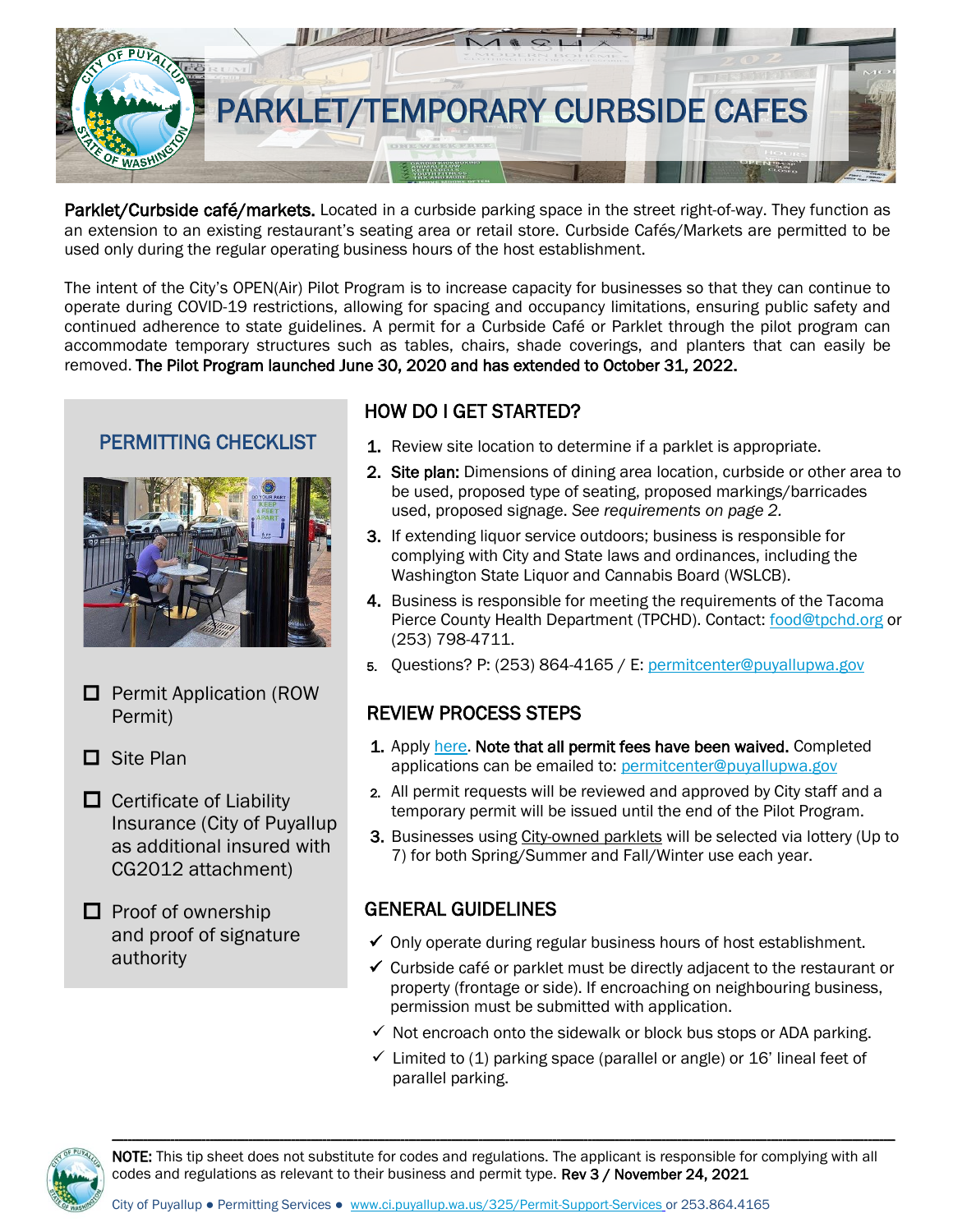



- $\checkmark$  Roadways with a posted speed limit of 25mph or less only. Parklets may not be closer than 25 feet of an intersection, 5 feet of a driveway, 30 feet of a stop sign, and 60 feet of a bus stop sign. Exceptions reviewed by staff on a case-by-case basis.
- $\checkmark$  Have seating separated from the travel way by at least 2 feet using fencing or barricades (30-42").
- $\checkmark$  Be configured so all tables, chairs and attachments can be completely removed at any time.
- $\checkmark$  Be allowed shade coverings such as umbrellas or canopies granted no part of the canopy extends into the sidewalk or travel lane, is anchored securely against the wind, closed or removed overnight, and does not contain any advertising. *See sightline requirements, page 3.*
- $\checkmark$  Conform to the applicable provisions, rules, regulations, and guidance of the Americans with Disabilities Act (ADA).
- $\checkmark$  Business owners must hold a valid business license.
- $\checkmark$  Maintain a valid liability insurance policy with the City of Puyallup named as the additional insured throughout life of the permit. Informational flier for insurance provide[r here.](https://www.cityofpuyallup.org/DocumentCenter/View/12262/Insurance-Requirements-for-Permit-Apps)
- $\checkmark$  If liquor is being served to Sidewalk café customers, the business owner is responsible for holding a valid WA State liquor license and comply with all requirements established by the WA State Liquor Control Board (Contact: 360-664-1600).
- $\checkmark$  All public use permits are of a temporary nature and can be revoked by the City of Puyallup

# SITE PLAN REQUIREMENTS

In order to review your application in a timely manner, it is important that an accurate and complete site plan is provided. Please use the following checklist and see exhibits on page 3 for examples:

- $\Box$  Label the property address, business name, street names and include a north arrow.
- □ Show and label all existing obstructions (e.g., fire hydrants, trees, street furniture, streetlights, bike racks, utility covers and poles).
- $\Box$  Show proposed curbside café/market layout: Number of tables/chairs, umbrellas or other coverings, railings/barricades, and utility connections to host establishment. Illustrate accurate dimensions of café/market (*i.e.,* length, number of parking spaces used).
- $\Box$  Wheel stops placed 4ft on either end of parklet with a retroreflective delineator post or candle stick (per [NATCO requirements\)](https://nacto.org/publication/bike-share-station-siting-guide/materials-and-design-elements/). Loaned from the City upon request.
- $\Box$  Customer and table distancing shall adhere to State's Safe Start program guidelines.
- $\Box$  Illustrate how ADA standards will be met. Each curbside café/market shall include a minimum of (1) ADA accessible seating area per parking space used.



NOTE: This tip sheet does not substitute for codes and regulations. The applicant is responsible for complying with all codes and regulations as relevant to their business and permit type. Rev 3 / November 24, 2021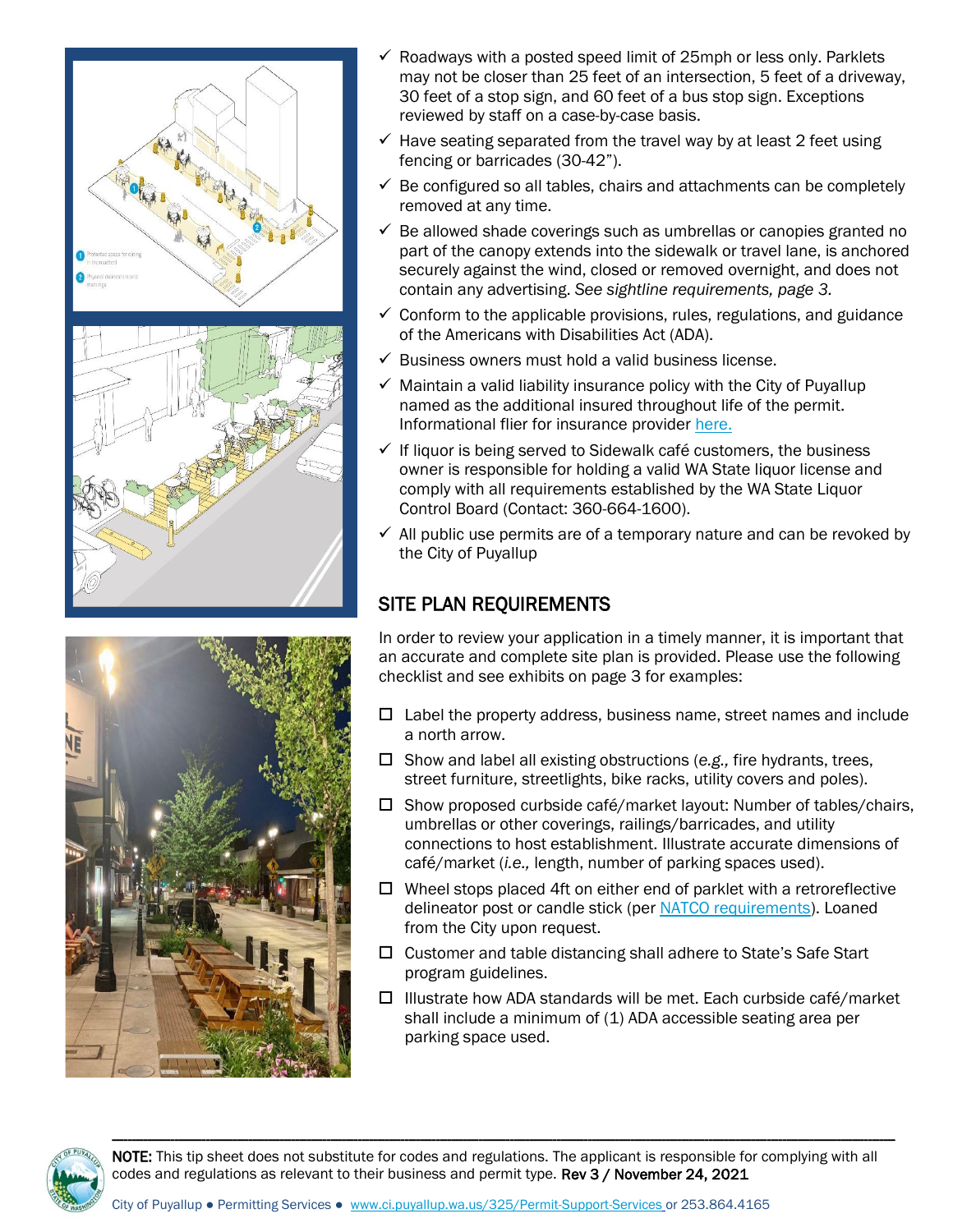#### **Sight Line Elements and Requirements**

- The parklet/streatery design must ensure visibility to passing traffic and pedestrians and not create a visual barrier.
- The parklet/streatery shall maintain a visual connection to the street. ٠ Continuous opaque walls above 42" that block views into the parklet from<br>the surrounding streetscape are prohibited. You are allowed to include columns and other vertical elements.
- A minimum overhead clearance of 96" must be provided for any parklet/ streatery that includes a canopy (or similar element) in order to avoid creating a visual barrier and to provide adequate clearance for people.
- ٠ The parklet should have a notable, defined edge along the side of the parklet facing the roadway and adjacent parking stalls to protect parklet users from moving traffic. This can be accomplished via a continuous railing, planter, fence, or similar structure.



Ex: Umbrella / Canopy Sight Line Requirements

The height of the outside wall is dependent on the context, but should be between 30 inches minimum on the street side to a maximum of 42 inches.

## FIGURE 2. Site Plan– Parklet/Curbside Café/Market Layout Illustration:



### SINGLE SPACE PARKLET/CURBSIDE CAFÉ/MARKET FEATURES AND DIMENSIONS



NOTE: This tip sheet does not substitute for codes and regulations. The applicant is responsible for complying with all codes and regulations as relevant to their business and permit type. Rev 3 / November 24, 2021